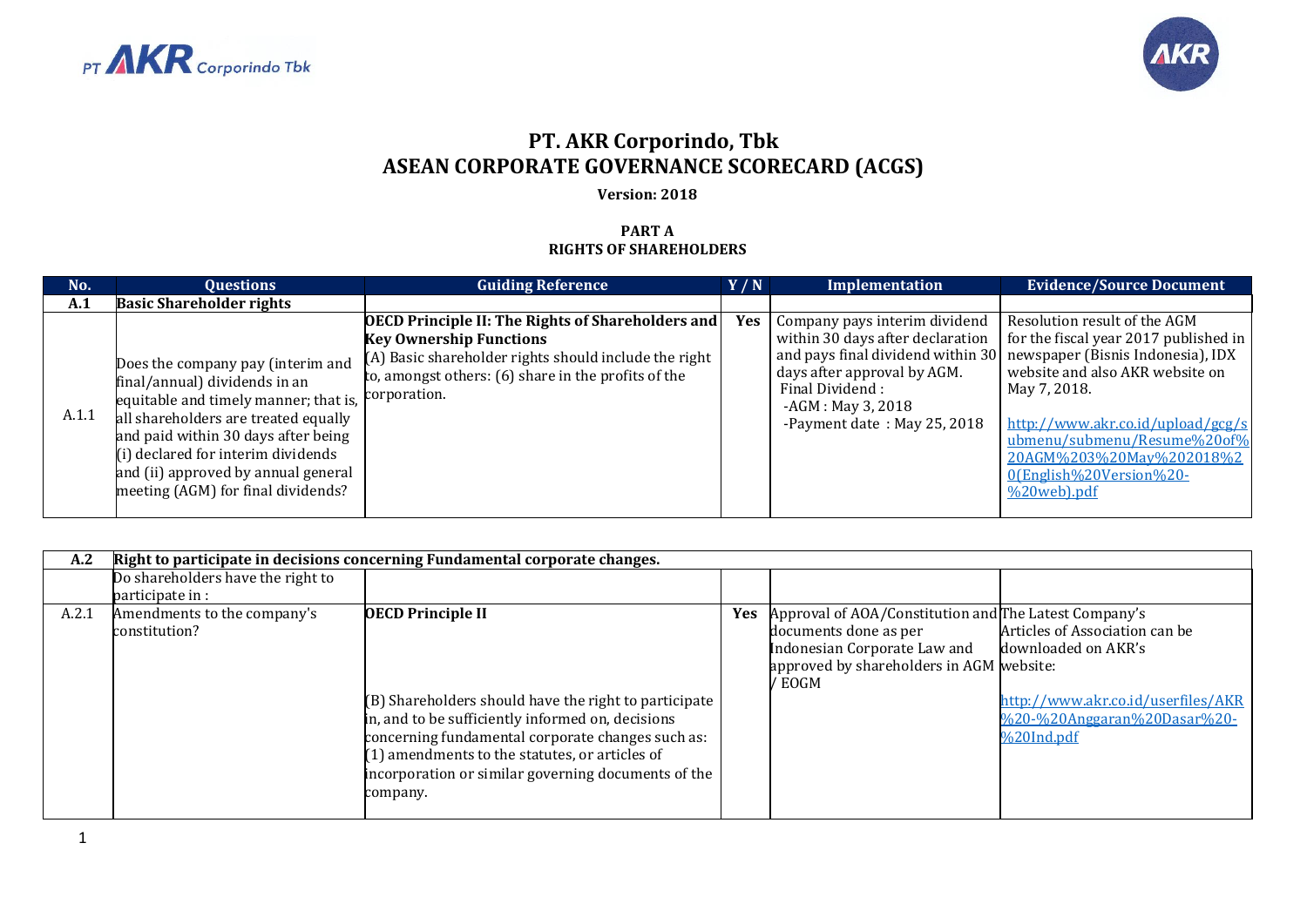



| No.   | <b>Ouestions</b>                                                                                               | <b>Guiding Reference</b>                    | Y/N | Implementation                                                                                            | <b>Evidence/Source Document</b>                                                                                                                                              |
|-------|----------------------------------------------------------------------------------------------------------------|---------------------------------------------|-----|-----------------------------------------------------------------------------------------------------------|------------------------------------------------------------------------------------------------------------------------------------------------------------------------------|
| A.2.2 | The authorization of additional<br>shares?                                                                     | <b>OECD Principle II (B):</b>               | Yes | Approved of AGM sought for right<br>issue, MSOP on each occasion                                          | Summary of resolution result of the<br>AGM for Fiscal Year 2017 published<br>in newspaper (Bisnis Indonesia),<br>IDX website and also AKR website<br>on May 7, 2018.         |
|       |                                                                                                                | (2) the authorization of additional shares. |     |                                                                                                           |                                                                                                                                                                              |
| A.2.3 | The transfer of all or substantially all<br>assets, which in effect results in the<br>sale of the the company? |                                             |     | <b>Yes</b> Approved sought for transfer of<br>substantial assets in line with<br>Indonesian Corporate Law | The Latest Company's<br>Articles of Association can be<br>downloaded on AKR's<br>website:<br>http://www.akr.co.id/userfiles/AKR<br>%20-%20Anggaran%20Dasar%20-<br>%20Ind.pdf |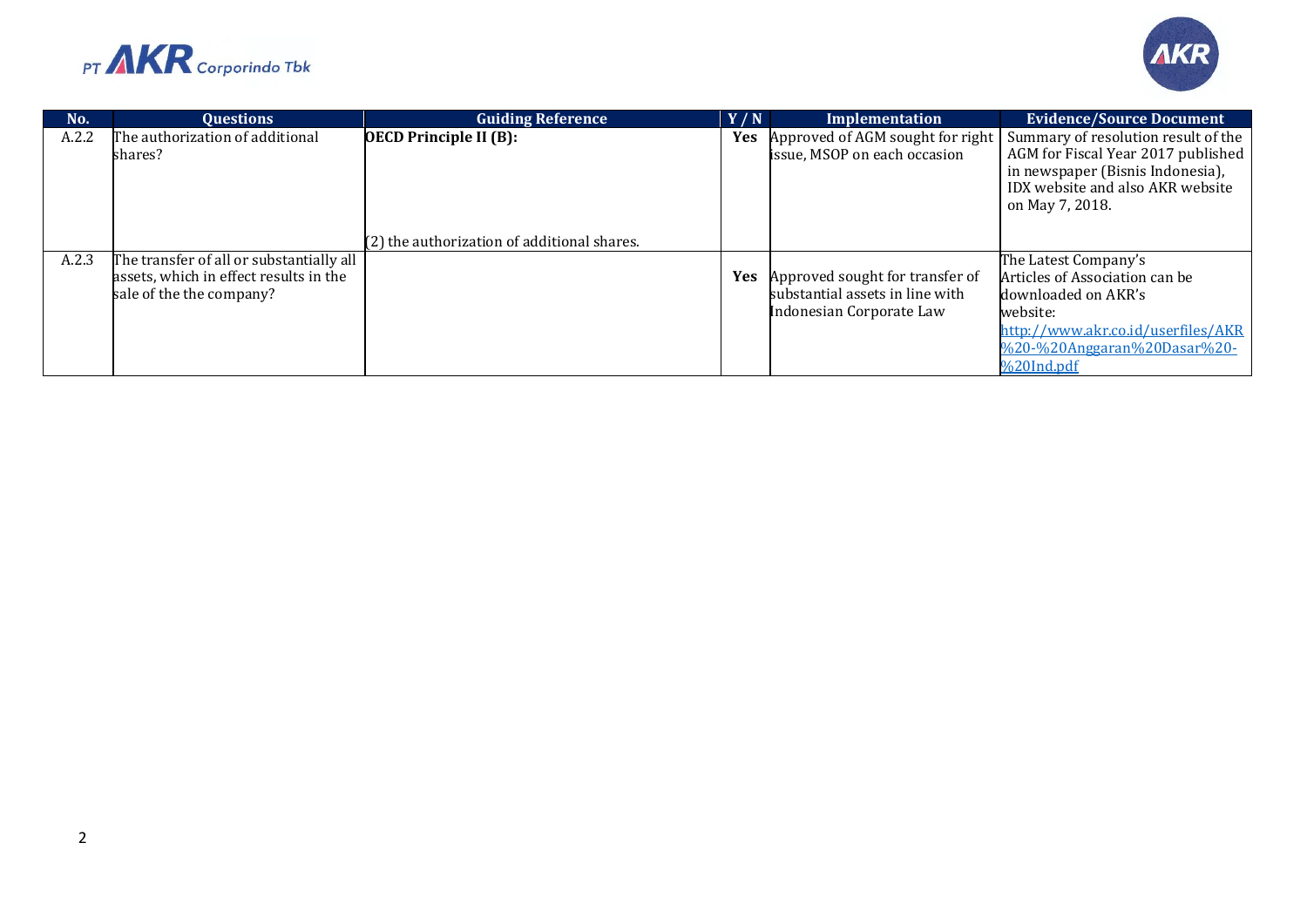



| No.   | <b>Questions</b>                                                                                                                                                                   | <b>Guiding Reference</b>                                                                                                                                                                                  | Y/N        | <b>Implementation</b>                                                                                                                                                                                                                            | <b>Evidence/Source Document</b>                                                                                                                                                                                                                                 |
|-------|------------------------------------------------------------------------------------------------------------------------------------------------------------------------------------|-----------------------------------------------------------------------------------------------------------------------------------------------------------------------------------------------------------|------------|--------------------------------------------------------------------------------------------------------------------------------------------------------------------------------------------------------------------------------------------------|-----------------------------------------------------------------------------------------------------------------------------------------------------------------------------------------------------------------------------------------------------------------|
| A.3   |                                                                                                                                                                                    |                                                                                                                                                                                                           |            |                                                                                                                                                                                                                                                  | Right to participate effectively in and vote in general shareholder meeting and should be informed of the rules, including voting procedures that govern                                                                                                        |
| A.3.1 | general shareholder meetings<br>Do shareholders have the                                                                                                                           |                                                                                                                                                                                                           | Yes        | Approval sought from                                                                                                                                                                                                                             | a. Summary of resolution result of the AGM for                                                                                                                                                                                                                  |
|       | opportunity, evidenced by an agenda<br>item, to approve remuneration                                                                                                               | OECD Principle II (C):                                                                                                                                                                                    |            | shareholder for any increases in<br>remuneration for the                                                                                                                                                                                         | Fiscal Year 2016 published in newspaper (Bisnis<br>Indonesia), IDX website and also AKR website on                                                                                                                                                              |
|       | other emoluments) or any increases                                                                                                                                                 | (3) Effective shareholder participation<br>(fees, allowances, benefit-in-kind and $\lim_{n \to \infty}$ means are governance decisions,                                                                   |            | Commissioners and giving the<br>authority to Board of                                                                                                                                                                                            | May 7, 2018.                                                                                                                                                                                                                                                    |
|       | in remuneration                                                                                                                                                                    | such as the and election of board<br>members, should be                                                                                                                                                   |            | Commissioners to determine                                                                                                                                                                                                                       | b. Notice of AGM for Fiscal                                                                                                                                                                                                                                     |
|       | for the -executive directors/<br>Commissioners                                                                                                                                     | Facilitated. Shareholders should be able<br>to make their views known on the<br>remuneration policy for board                                                                                             |            | remuneration to the Directors.                                                                                                                                                                                                                   | Year 2016 published in newspaper (Bisnis<br>Indonesia), IDX website and also AKR website on<br>April 11, 2018.                                                                                                                                                  |
| A.3.2 | Does the company provide -<br>controlling shareholders a right to<br>Nominate candidates for<br>board of directors / commissioners?                                                | Members and key executives. The<br>equity component of compensation<br>schemes for board members and<br>employees should be subject to<br>shareholder approval.                                           | Yes        | Candidates proposed by eligible<br>shareholders will be considered<br>by Nomination Committee                                                                                                                                                    | The Latest Company's Articles of Association can<br>be downloaded on AKR's website:<br>http://www.akr.co.id/userfiles/AKR%20-<br>%20Anggaran%20Dasar%20-%20Ind.pdf                                                                                              |
| A.3.3 | Does the company allow<br>shareholders to elect<br>Directors/commissioners<br>individually?                                                                                        |                                                                                                                                                                                                           | Yes        | Individual shareholders profiles<br>and candidacy disclosed and<br>profiled in the AGM for approval<br>by shareholders                                                                                                                           |                                                                                                                                                                                                                                                                 |
| A.3.4 | Does the company disclose the voting OECD Principle II (C):<br>and vote tabulation procedures used, Shareholders should have the<br>declaring both before the meeting<br>proceeds? | opportunity to<br>participate effectively and vote in<br>general shareholder meetings and<br>should be informed of the rules,<br>including voting procedures that<br>govern general shareholder meetings. | <b>Yes</b> | Agenda, rules and right of<br>participation informed well in<br>advanced. Shareholder<br>can participate in AGM/EOGM<br>actively.<br>All shareholder attending<br>meeting allowed opportunity to<br>raise question or answered<br>satisfactorily | Summary of minutes of the<br>AGM 2017 published in newspaper (Bisnis<br>Indonesia), IDX website and also AKR website on<br>May 7, 2018.<br>AGMS Invitation published in newspaper (Bisnis<br>Indonesia), IDX website and also AKR website on<br>April 11, 2018. |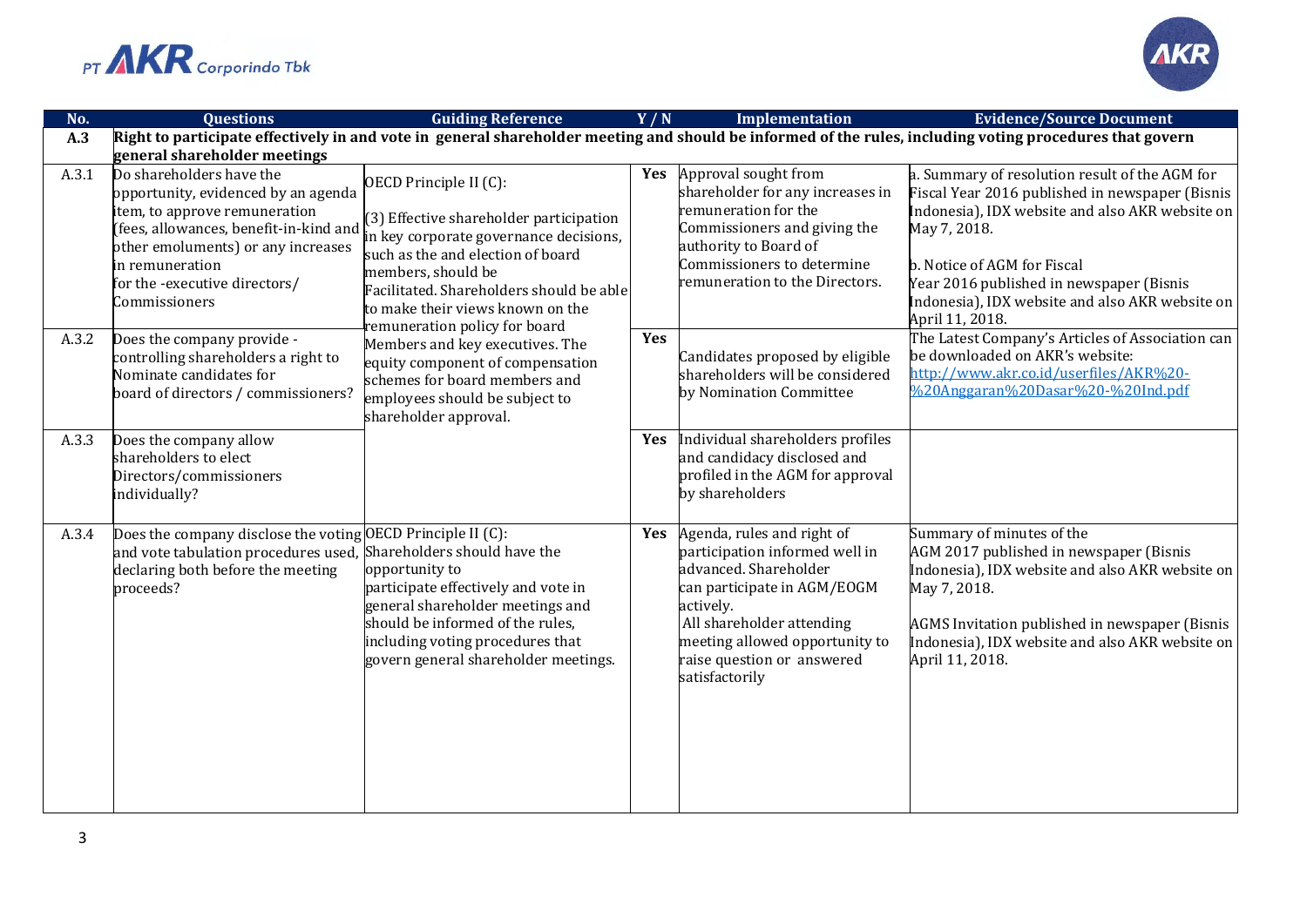



| No    | <b>Questions</b>                                                                                                                                                 | <b>Guiding Reference</b>                                                                                                                           | Y/N        | Implementation                                                                                                                                                                                 | <b>Evidence/Source Document</b>                                                                                                                                                                   |
|-------|------------------------------------------------------------------------------------------------------------------------------------------------------------------|----------------------------------------------------------------------------------------------------------------------------------------------------|------------|------------------------------------------------------------------------------------------------------------------------------------------------------------------------------------------------|---------------------------------------------------------------------------------------------------------------------------------------------------------------------------------------------------|
| A.3.5 | Do the minutes of the most recent<br>AGM record that there was an<br>opportunity allowing for<br>shareholders to ask questions or<br>raise issues?               |                                                                                                                                                    | <b>Yes</b> | replies provided                                                                                                                                                                               | The AGM record submitted to OJK Summary of minutes of the AGM published in<br>discloses the questions asked and newspaper (Bisnis Indonesia), IDX website and<br>also AKR website on May 7, 2018. |
| A.3.6 | Do the minutes of the most recent<br>AGM record questions and answer?                                                                                            | OECD Principal II (C):<br>(2) Shareholder should have the<br>opportunity to ask question to the<br>board, including question relating to           | Yes        | Question and answer of<br>the AGM is presented in form of<br>summary of minutes of the AGM                                                                                                     | Summary of minutes of the AGM published in<br>newspaper (Bisnis Indonesia), IDX website and<br>also AKR website on May 7, 2018.                                                                   |
| A.3.7 | Does the disclosure of the outcome<br>of the most recent AGM include<br>resolution(s)?                                                                           | annual external audit, to place items on<br>the agenda of<br>general meetings, and to propose<br>resolutions, subject to Reasonable<br>limitations | Yes        | The individual resolutions<br>discussed and approved in the<br>AGM is disclosed in the Minutes of also AKR website on May 7, 2018.<br>the meeting and also the<br>advertisements (newspapaers) | Summary of minutes of the AGM published in<br>newspaper (Bisnis Indonesia), IDX website and                                                                                                       |
| A.3.8 | Did the company disclose the voting<br>including<br>results<br>approving,<br>dissenting, and absenting votes for<br>each agenda item for the most recent<br>AGM? |                                                                                                                                                    | <b>Yes</b> | Record of the voting results<br>approving, dissenting, and<br>absenting votes have been<br>disclosed                                                                                           | Summary of minutes of the AGM published in<br>newspaper (Bisnis Indonesia), IDX website and<br>also AKR website on May 7, 2018.                                                                   |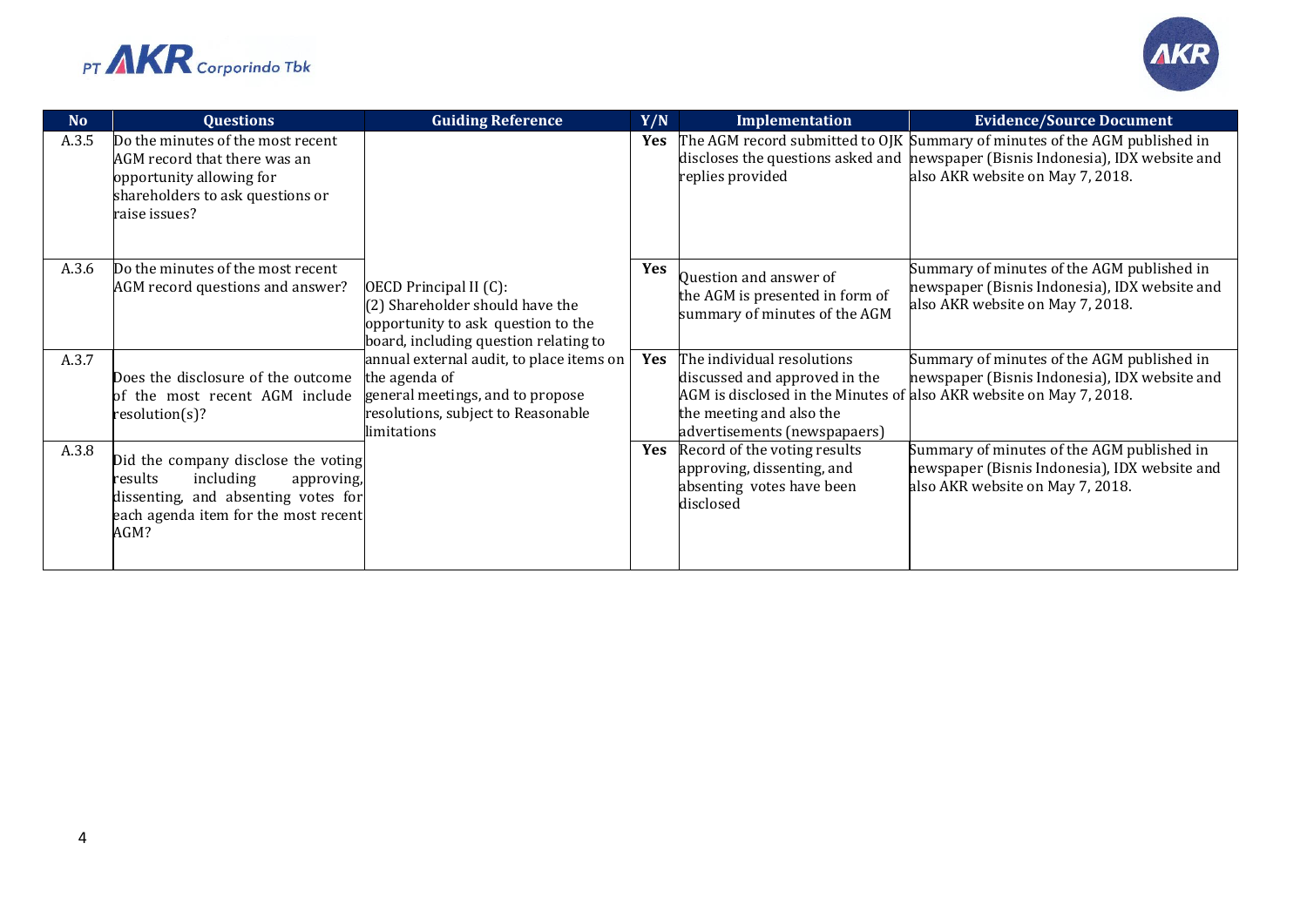



| N <sub>o</sub> | <b>Questions</b>                                                                            | <b>Guiding Reference</b>                                                                                                                                                                     | Y/N        | Implementation                                                                                                                                                                                                                                                                                                                                                             | <b>Evidence/Source Document</b>                                                                                                       |
|----------------|---------------------------------------------------------------------------------------------|----------------------------------------------------------------------------------------------------------------------------------------------------------------------------------------------|------------|----------------------------------------------------------------------------------------------------------------------------------------------------------------------------------------------------------------------------------------------------------------------------------------------------------------------------------------------------------------------------|---------------------------------------------------------------------------------------------------------------------------------------|
| A.3.9          | Does the company disclose the list<br>of board members who attended<br>the most recent AGM? | <b>OECD Principle II (C); and</b>                                                                                                                                                            | Yes        | Advertisement listing the minutes of<br>meeting discloses the names of the<br>BOD, BOC attending the AGM;<br>Annual Report disclosed all BOD /<br>BOC member attending the meetings                                                                                                                                                                                        | Summary of minutes of the AGM<br>published in newspaper (Bisnis<br>Indonesia), IDX website and also<br>AKR website on May 7, 2018.    |
| A.3.10         | Did the chairman of the board of<br>directors / commissioners attend<br>the most recent AGM | <b>ICGN 2.4.2:</b><br>All directors need to be able to allocate<br>sufficient time to the board to perform their                                                                             | <b>Yes</b> | President Commissioner attended the<br>AGM                                                                                                                                                                                                                                                                                                                                 | Summary of minutes of the AGM<br>published in newspaper (Bisnis<br>Indonesia), IDX website and also<br>AKR website on May 7, 2018.    |
| A.3.11         | Did the CEO/Managing<br>Director/President attend the most<br>recent AGM?                   | responsibilities<br>including<br>effectively,<br>allowing some leeway for occasions when<br>greater than usual time demands are made.                                                        | Yes        | President Director/ CEO attended<br>AGM                                                                                                                                                                                                                                                                                                                                    | Summary of minutes of the AGM<br>published in newspaper (Bisnis<br>Indonesia), IDX website and also<br>AKR website on May 7, 2018.    |
| A.3.12         | Did the chairman of the Audit<br>Committee attend the most recent<br>AGM                    |                                                                                                                                                                                              | Yes        | Chairman of Audit Committee<br>attended AGM                                                                                                                                                                                                                                                                                                                                | Summary of minutes of the AGM<br>published in newspaper (Bisnis<br>Indonesia), IDX website and also<br>AKR website on May 7, 2018.    |
| A.3.13         | Did the company organize their<br>most recent AGM in an easy to<br>reach location?          | <b>OECD Principle II (C)</b>                                                                                                                                                                 | Yes        | AGM was organized in Mercantile<br>Athletic Club Penthouse at 18th floor<br>of World Trade Centre building which<br>is in close proximity to all the financial<br>institutions and easy to reach                                                                                                                                                                           | Summary of minutes of the AGM<br>published in newspaper (Bisnis<br>Indonesia), IDX website and also<br>AKR website on May 7, 2018.    |
| A.3.14         | Does the company allow for voting<br>in absentia?                                           | <b>OECD Principle II (C):</b><br>(4) Shareholders should be able to vote in<br>person or in absentia, and equal effect<br>should be given to votes whether cast in<br>person or in absentia. | Yes        | Shareholders whom are unable to<br>attend the meeting can be represented<br>by the proxies by bringing a valid<br>power of attorney as determined by<br>the company's BOD, BOC, and the staff<br>members, is eligible to act as proxy to<br>shareholders in this meeting, having<br>set that the votes that they cast will<br>not be counted during the voting<br>session. | Note of Invitation for AGM<br>published in newspaper (Bisnis<br>Indonesia), IDX website and also<br>AKR website on<br>April 11, 2018. |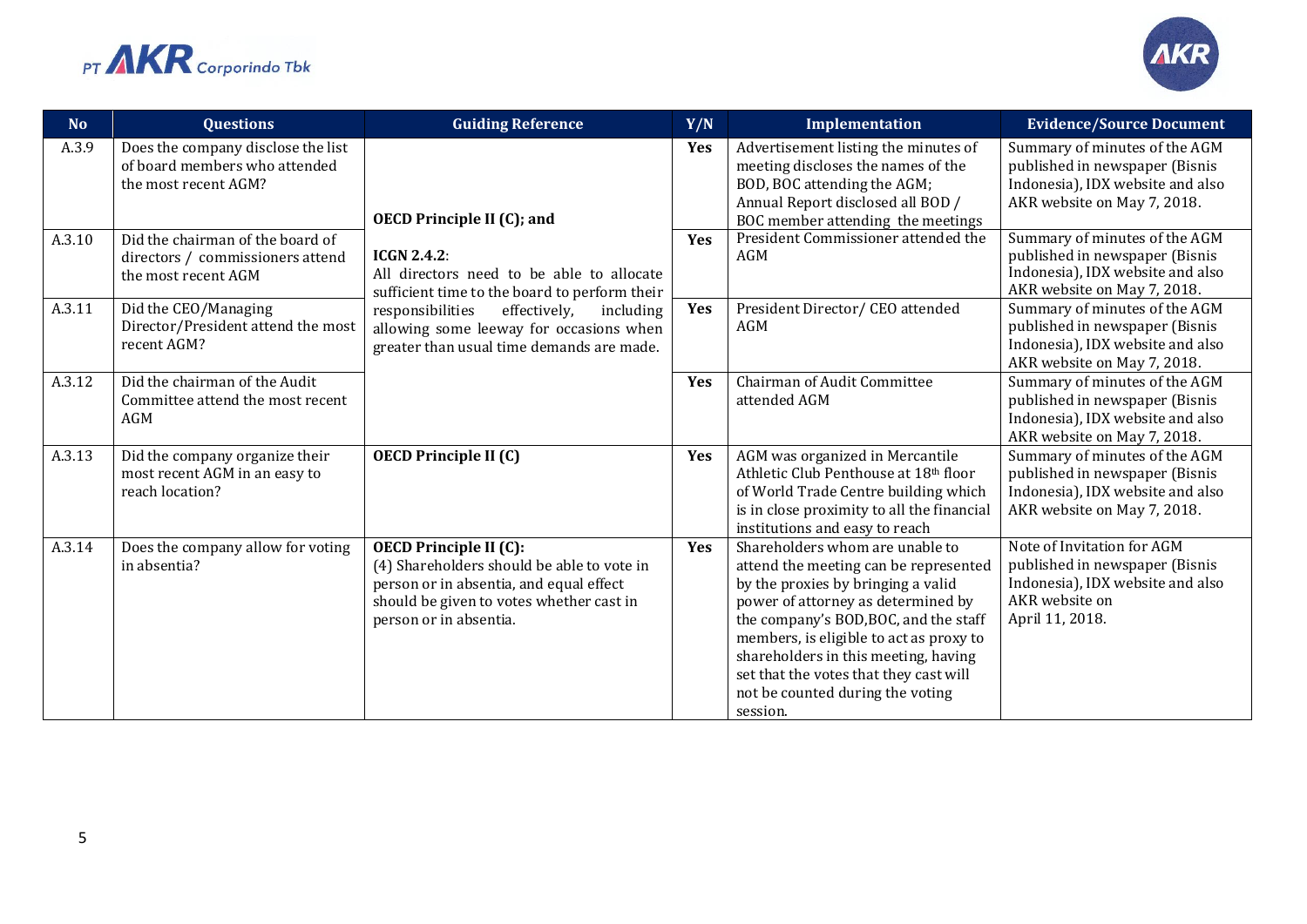



| <b>No</b> | <b>Questions</b>                                                                                                                                                                                     | <b>Guiding Reference</b>                                                                                                                                                                            | Y/N        | Implementation                                                                                                                                                           | <b>Evidence/Source Document</b>                                                                                                                                 |
|-----------|------------------------------------------------------------------------------------------------------------------------------------------------------------------------------------------------------|-----------------------------------------------------------------------------------------------------------------------------------------------------------------------------------------------------|------------|--------------------------------------------------------------------------------------------------------------------------------------------------------------------------|-----------------------------------------------------------------------------------------------------------------------------------------------------------------|
| A.3.15    | Did the company vote by poll (as<br>opposed to by show of hands) for all<br>resolutions at the most recent AGM?                                                                                      | <b>OECD Principle II (C)</b>                                                                                                                                                                        | Yes        | Resolutions at AGM approved<br>either with full consent or by Poll                                                                                                       | Summary of minutes of the AGM<br>published in newspaper (Bisnis<br>Indonesia), IDX website and also<br>AKR website on May 7, 2018.                              |
| A.3.16    | Does the company disclose that it has<br>appointed an independent party<br>scrutineers/inspectors) to count<br>and/or validate the votes at the<br>AGM?                                              |                                                                                                                                                                                                     | Yes        | Notary public counted / validated<br>the votes at the AGM                                                                                                                | Summary of minutes of the AGM<br>published in newspaper (Bisnis<br>Indonesia), IDX website and also<br>AKR website on May 7, 2018                               |
| A.3.17    | Does the company make publicly<br>available by the next working day<br>the result of the votes taken during<br>the most recent AGM for all<br>resolutions?                                           |                                                                                                                                                                                                     | <b>Yes</b> | Company disclosed the result of<br>the AGM/EGM on the next day in<br>Newspaper / Filing / Website                                                                        | Summary of minutes of the AGM<br>published in newspaper (Bisnis<br>Indonesia), IDX website and also<br>AKR website on May 7, 2018.                              |
| A.3.18    | Do companies provide at least 21<br>days' Notice for all resolutions?                                                                                                                                | <b>OECD Principle II (C)</b><br>(1) Shareholders should be furnished with sufficient<br>and timely information concerning the date, location<br>and agenda of general meetings, as well as full and | <b>Yes</b> | Adequate Notice along with<br>explanatory statement sent to all<br>shareholders and explain well in<br>advance, published in newspaper,<br>IDX's website & AKR's website | Notice of the AGM for fiscal 2017<br>available on AKR's published in<br>newspaper (Bisnis Indonesia), IDX<br>website and also AKR website on<br>April 11, 2018  |
| A.3.19    | Does the company provide the<br>ationale and explanation for each<br>agenda item which require<br>shareholders' approval in the Notice<br>of AGM<br>/circulars and/or the accompanying<br>statement? | timely information regarding the issues to be decided                                                                                                                                               | Yes        | Provided                                                                                                                                                                 | Notice of the AGM for fiscal 2017<br>available on AKR's published in<br>newspaper (Bisnis Indonesia), IDX<br>website and also AKR website on<br>April 11, 2018. |